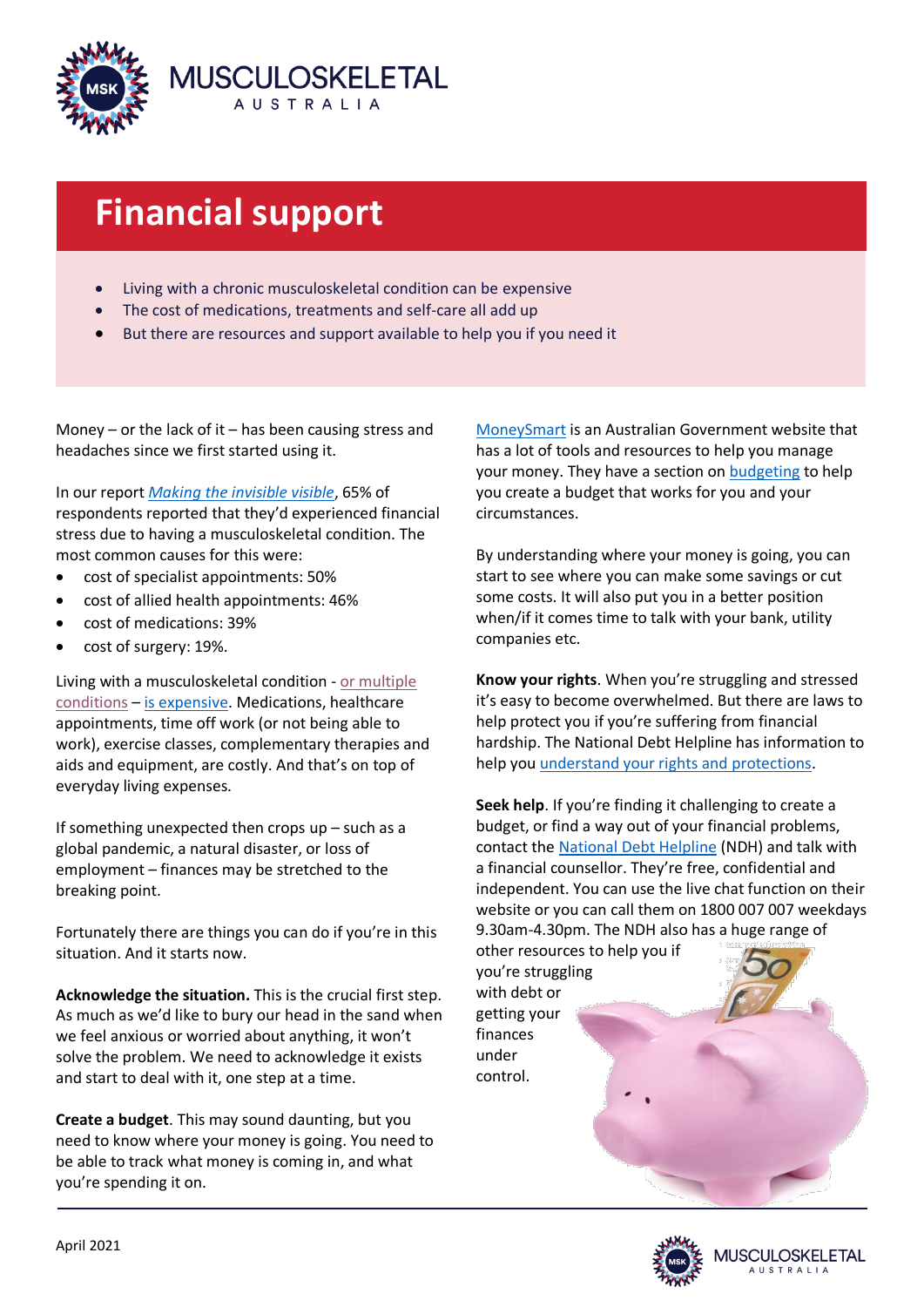**Financial counsellors, advisors and planners – know the difference.** Financial counsellors provide a free service to help if you get into financial difficulty. They can help you sort out your finances and put strategies in place to help you manage your money better. Financial planners and advisors provide information and advice about financial planning such as investments and planning for your retirement. Their services are not free.

**Talk to your bank**. If you're having difficulties paying your mortgage, personal loans or credit card repayments, talk with your lender about your options, such as making smaller repayments over a longer period or pausing repayments.

The [Australian Banking Association](https://www.ausbanking.org.au/for-customers/financial-difficulty/) has some useful resources on their website, including information about your rights and what your bank can do to help you.

**Talk to your utility companies**. If you can't afford to pay your water, gas, electricity and phone bills, contact your supplier. But first, check out this information from the [National Debt Helpline](https://ndh.org.au/Debt-problems/Electricity-gas-and-water-bills/) about how to do this.

**Be wary of buy now, pay later schemes, payday loans and consumer leases**. If you're in financial stress, these options may seem like a convenient way to pay for things you need immediately. However they're also an easy way to get into even more debt. Read this information from MoneySmart to find out more about the potential problems wit[h payday loans,](https://moneysmart.gov.au/loans/payday-loans) [consumer](https://moneysmart.gov.au/other-ways-to-borrow/consumer-leases)  [leases](https://moneysmart.gov.au/other-ways-to-borrow/consumer-leases) and [buy now pay later schemes.](https://moneysmart.gov.au/other-ways-to-borrow/buy-now-pay-later-services)

# **Talk with your doctor about GP management plans**.

Living with a chronic condition (or multiple conditions) can cost a lot of money. Discuss accessing a GP Management Plan and Team Care Arrangement with your doctor so that you can get coordinated care to manage your health condition. You may also be eligible for Medicare rebates for certain allied health services. You can find out more on the [Department of Health](https://www1.health.gov.au/internet/main/publishing.nsf/content/mbsprimarycare-chronicdisease-pdf-infosheet)  [website.](https://www1.health.gov.au/internet/main/publishing.nsf/content/mbsprimarycare-chronicdisease-pdf-infosheet)

**Talk with your doctor and pharmacist about safety nets**. They exist to help lower the out of pocket medical costs for people who, due to their health condition/s, spend a lot of money on:

- [out of hospital services,](https://www.servicesaustralia.gov.au/individuals/services/medicare/medicare-safety-nets) such as seeing a doctor or specialist and some tests and scans (e.g. blood tests and CT scans), and
- [Pharmaceutical Benefits Scheme \(PBS\) medications.](https://www.servicesaustralia.gov.au/individuals/services/medicare/pharmaceutical-benefits-scheme/when-you-spend-lot-pbs-medicines)

Your doctor and pharmacist can give you more information about these safety nets. You can also find our more by clicking on the links above.

### **Find out about government allowances and benefits**.

The Australian Government provides a wide range of [allowances and benefits](https://www.servicesaustralia.gov.au/organisations/about-us/corporate-publications-and-resources/guide-australian-government-payments) you may be eligible for including:

- [Disability support pension](https://www.servicesaustralia.gov.au/individuals/services/centrelink/disability-support-pension)
- [Mobility allowance](https://www.servicesaustralia.gov.au/individuals/services/centrelink/mobility-allowance)
- [Concession and health care cards.](https://www.servicesaustralia.gov.au/individuals/subjects/concession-and-health-care-cards)

The Australian Government's Services Australia website provides a lot of information about these payments (and others), including information about eligibility criteria.

You can also talk with our nurses on the MSK Help Line if you're having trouble navigating your way through these social services schemes. Contact them on 1800 263 265 weekdays or email [helpline@msk.org.au.](mailto:helpline@msk.org.au)

**Find out about the National Disability Insurance Scheme (NDIS).** The NDIS helps people under the age of 65 with permanent and significant disability get care and supports. It pays for reasonable and necessary supports that a person needs to live and enjoy their life. The NDIS also provides information and connections to local services to people who aren't eligible for funding. [Find out more about the NDIS.](https://www.ndis.gov.au/)

**Urgent crisis support is available.** If you find yourself in a situation where you need urgent access to financial assistance contact:

- **•** [Services Australia](https://www.servicesaustralia.gov.au/individuals/subjects/crisis-and-special-help)
- [National Debt Helpline](https://ndh.org.au/)
- [The Salvation Army](https://www.salvationarmy.org.au/need-help/financial-assistance/)
- [St Vincent de Paul Society](https://www.vinnies.org.au/findhelp)

You can also access a list of emergency relief services via th[e Department of Social Service Grant Services](https://serviceproviders.dss.gov.au/)  [Directory.](https://serviceproviders.dss.gov.au/) Simply enter your state/territory or your postcode, select which Programme you need assistance with – 'Disability, mental health and carers', or 'Families and communities' and the Service type – e.g. 'Financial crisis and material aid – emergency relief'. Hit 'go' and a list of services in your area will appear, with a link to their website for more information.

# **There's light at the end of the tunnel**

When you're in debt or dealing with financial hardship, it can seem like there's no way out. But there are a lot of organisations and services available to help you. This article has just scraped the surface of them. There are many more in the *More to Explore* section.

**2**